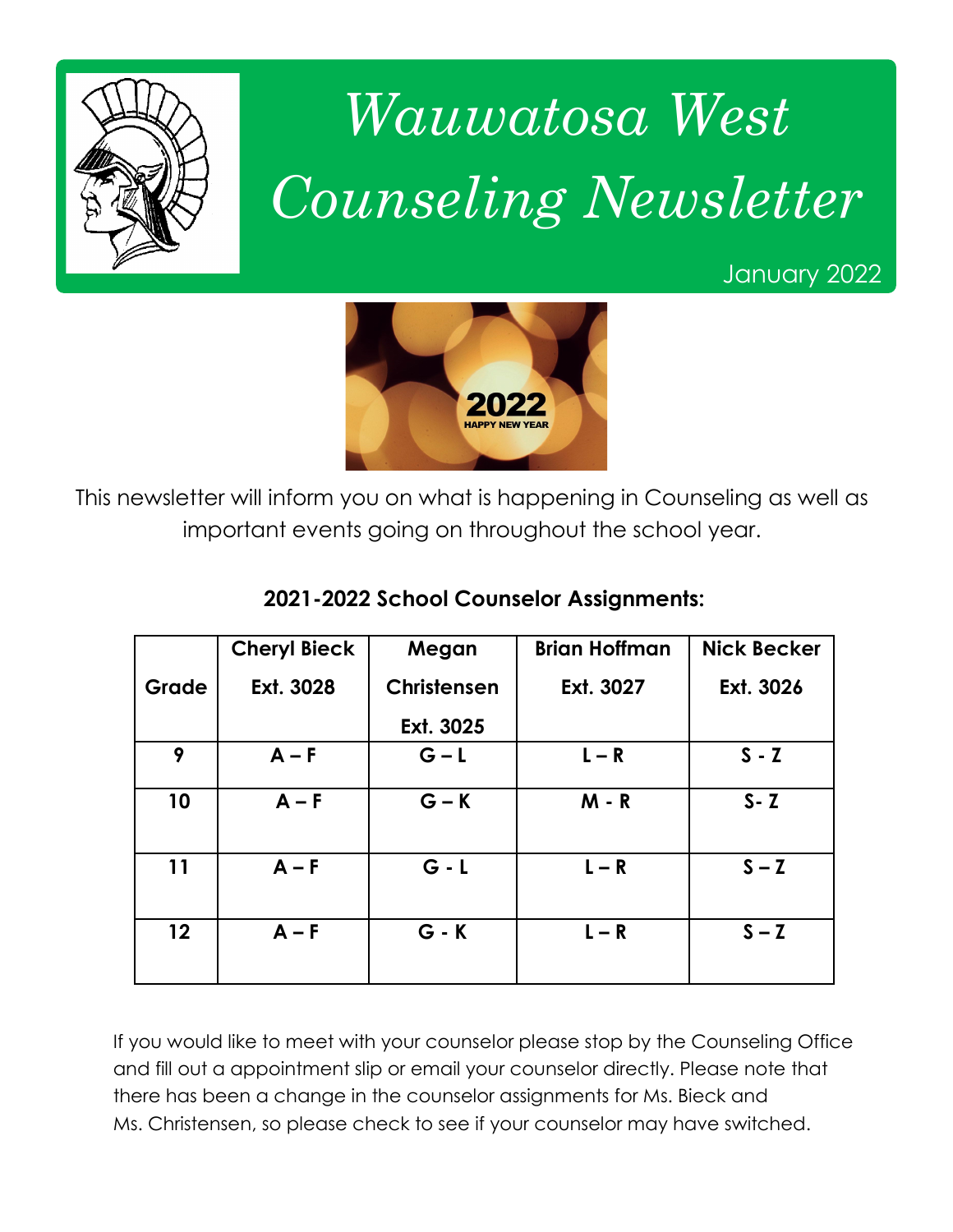# **UPCOMING COUNSELING DATES:**

| January 5, 2022   |                        | Community Scholarships<br>open                        |
|-------------------|------------------------|-------------------------------------------------------|
| January 26, 2022  | 6:30 p.m.              | Course Information Night                              |
| January 29, 2022  | $8:00$ a.m.-12:00 p.m. | Practice ACT for registered<br>Grade 11 students only |
| February 11, 2022 | $11:58$ p.m.           | Community Scholarship<br>applications due             |
| March 9, 2022     | $8:00$ a.m.            | <b>ACT Plus Writing for Grade</b><br>11 only          |
|                   |                        |                                                       |

|             | <b>Test Date</b>     | <b>Regular Registration</b> | <b>Late Registration</b> | <b>Photo Upload</b> |
|-------------|----------------------|-----------------------------|--------------------------|---------------------|
| <b>ACT</b>  | February 12,<br>2022 | January 7                   | January 21               | February 4          |
|             | April 2, 2022        | February 25                 | March 11                 | March 25            |
| Register at | June 11, 2022        | May 6                       | May 20                   | June 3              |
| www.act.org | July 16, 2022        | June 17                     | June 24                  | July 8              |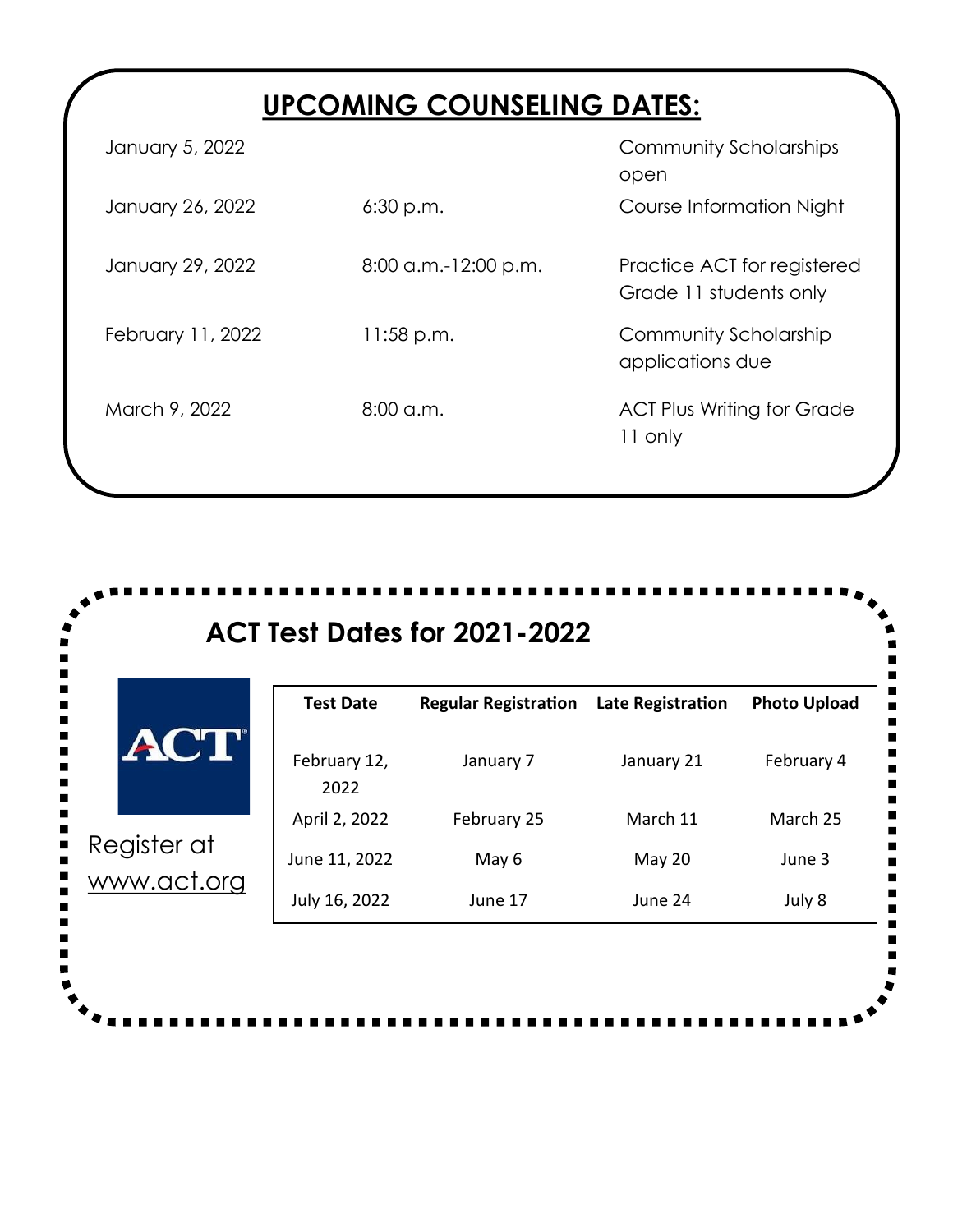# **2022-2023 Course Registration Information**

- Beginning **January 26th** students will be able to access the course registration screen in Infinite Campus to select classes for next school year and/or summer school.
- Students will have an advisory lesson on **January 26th** explaining the course registration process.
- The window to enter classes will be open from **Wednesday, January 26h - Friday, February 11th.** The absolute last day to make course request changes will be **Friday, February 25th**. **If a student wants to make a change between February 11th – 25th, they will need to connect with their counselor.**
- If you have questions regarding the course registration process, please attend Course Information Night on Wednesday January 26th at 6:30 p.m.
- You can access the course guide on the school website: [https://www.wauwatosa.k12.wi.us/](https://www.wauwatosa.k12.wi.us/domain/720) [domain/720.](https://www.wauwatosa.k12.wi.us/domain/720)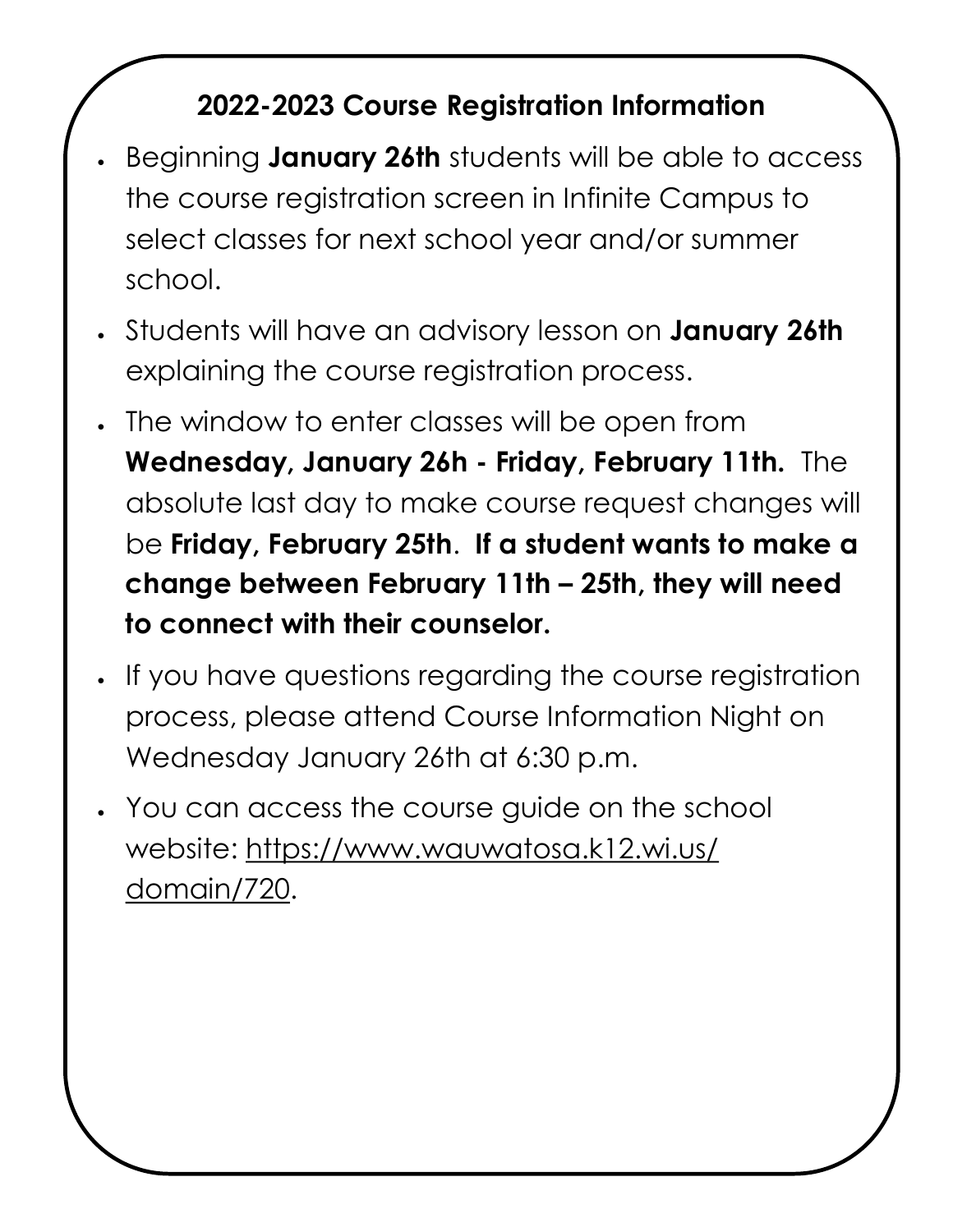# **Summer Leadership Academy**

## **Mount Mary University**

### **June 19-24, 2022**

The Summer Leadership Academy brings together high school girls from across the U.S. to Mount Mary University for a residential college-prep, career exploration, and leadership program. During the Academy, panels, lectures and interactive workshops are presented by experts from a variety of backgrounds, including nursing, business, education, and non-profits. Mount Mary prides itself on hosting an incredibly diverse group of young women from across the metropolitan area and across the country. Jump start your college experience and **earn two college credits** upon completion!

#### **Sessions for college readiness, career, leadership, and personal development led by Milwaukee business leaders and Mount Mary faculty include:**

- Skills for College and Beyond
- Leadership Development
- Importance of Sisterhood
- Confidence
- Introduction to Financial Aid
- Finding the Right Fit in a College
- Exploring Programs of Study
- Networking with Young Professionals
- Career Exploration highlighting 3 pathways:

Arts & Design Humanities & Business **STEM** 

**Please go here for more information:** [https://mtmary.edu/business](https://mtmary.edu/business-community/womens-leadership-institute/experience/summer-leadership.html)[community/womens-leadership-institute/experience/summer](https://mtmary.edu/business-community/womens-leadership-institute/experience/summer-leadership.html)[leadership.html](https://mtmary.edu/business-community/womens-leadership-institute/experience/summer-leadership.html)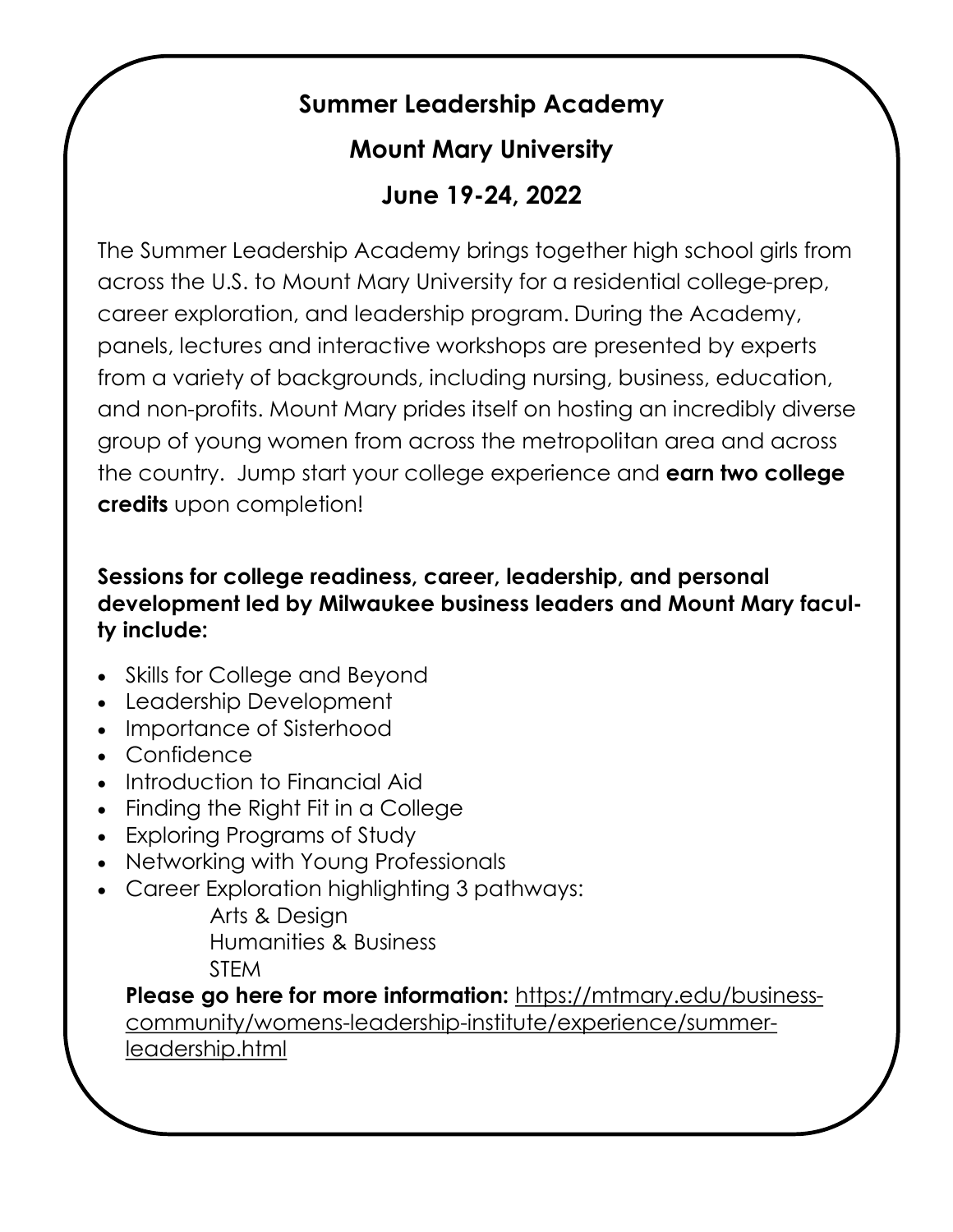# **Design Internship at Milwaukee Institute of Art & Design**

Designing your path through MIAD's high school Design Internship program is more than just introducing students to careers in design. It is [about a series of opportunities that lead to something more. Developed](https://www.wauwatosa.k12.wi.us/cms/lib/WI02216059/Centricity/domain/182/sfap/Student Family Assistance Program Brochure.pdf)  to create pathways for high school students into creative careers, the Design Internship at MIAD is a free, year-long program for motivated high school students interested in design as a career option.

#### **The year-long Design Internship Program includes:**

- A program orientation on April 30, 2022 at MIAD
- An afterschool project at MIAD with MIAD faculty in May 2022
- A two-week pain internship in summer 2022
- Free tuition to MIAD's Pre-College programs during July 2022, Fall 2022, and Spring 2023
- Mentorship with MIAD students and/or alumni
- An end of program celebration in April 2023

This is open to all students grades 9-12, if a senior is accepted, they can participate in the May project at MIAD, June Internship and MIAD's Summer Pre-College program. But would presumably be in college in Fall 2022, so would miss out on mentorship, but are still encouraged to apply.

The program began in response to the Greater Equity 2030 challenge, an initiative which recognizes a lack of diversity in Milwaukee's creative industries. As a shared interest among all partners, special consideration will be given to BIPOC students in support of increasing diversity in Milwaukee's creative workforce.

**To apply for Design Internship, please visit:** [https://www.miad.edu/](https://www.miad.edu/precollege/designinternship) [precollege/designinternship](https://www.miad.edu/precollege/designinternship)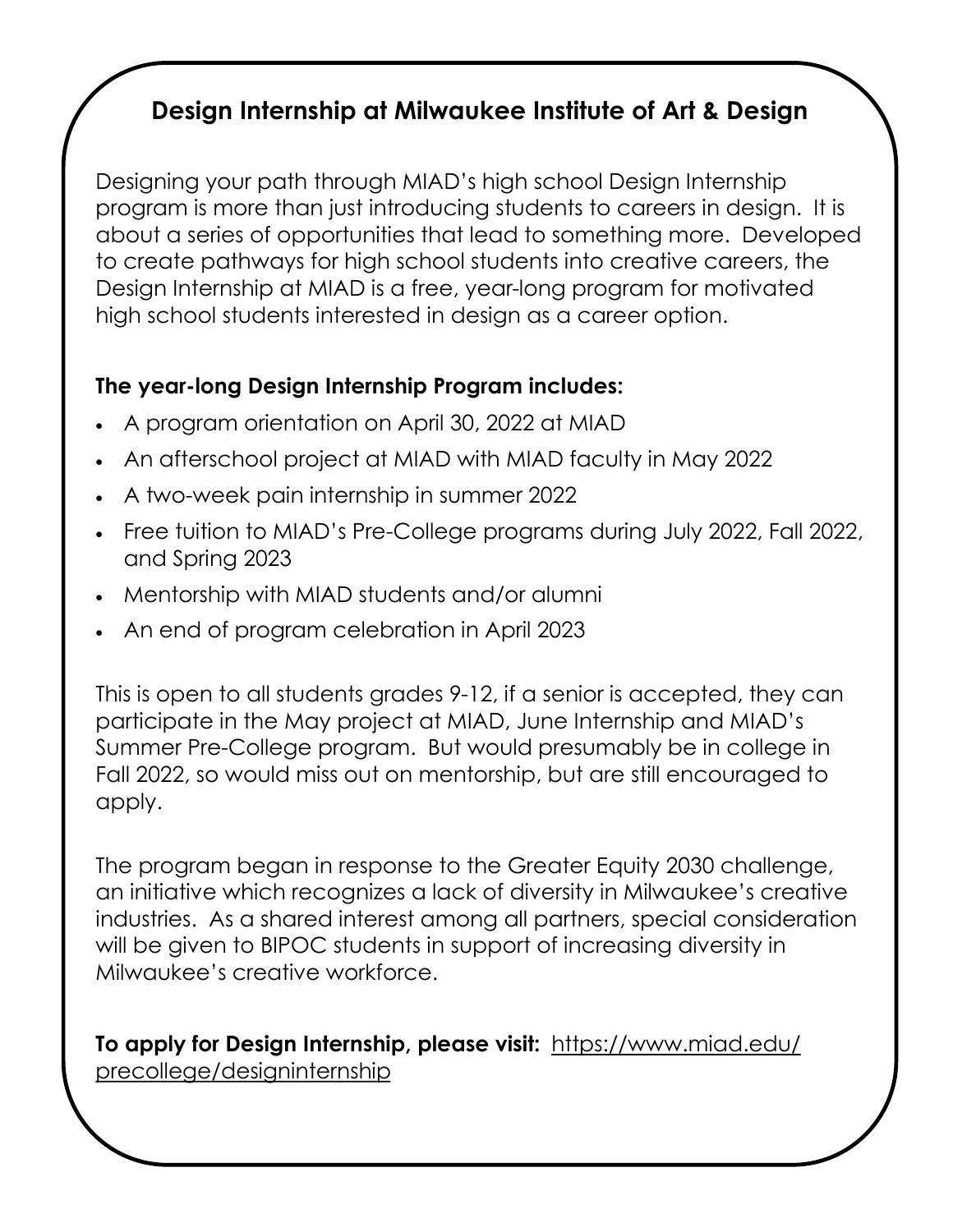# **Community Scholarships**

Community Scholarships open January 5, 2022 for seniors

Students will apply through online application this year: <https://www.goingmerry.com/>

Filter for "Local Scholarships" to view Wauwatosa West specific Community Scholarships.

Please go to the counseling page on the school website for more information:<https://www.wauwatosa.k12.wi.us/Page/7460>

**HAMP SCHOLARSHIP**

**. . . . . . . . . . . . . . .** 

The HAMP Foundation offers *two full, four-year scholarships* to the University of Wisconsin-Madison or the University of Minnesota-Twin Cities. These scholarships can be used for tuition, room & board, fees and required class materials (books, supplies, etc.) at the indicated academic institutions.

#### **[Applications](https://sites.google.com/view/hampfoundation/how-to-apply?authuser=0) are due January 8, 2022.**

#### **Eligibility Requirements:**

- Applicants must rank in the top 20% of their class at the end of junior year. If your school does not provide class rank, then in order for your application to be considered, your SCHOOL COUNSELOR must send an email from his/her school email account to the HAMP foundation at [hampscholarship@gmail.com](https://mail.google.com/mail/?view=cm&fs=1&tf=1&to=hampscholarship@gmail.com)  explaining where you would rank.
- Applicants must have taken or be currently enrolled in at least 2 Advanced Placement (AP) classes.
- Applicants must have applied as a full-time (12 credits/semester) student at either the University of Wisconsin-Madison or University of Minnesota-Twin Cities for the 2022-2023 academic school year.
- Applicants must be eligible for in-state tuition/tuition reciprocity at either institution, as applicable.